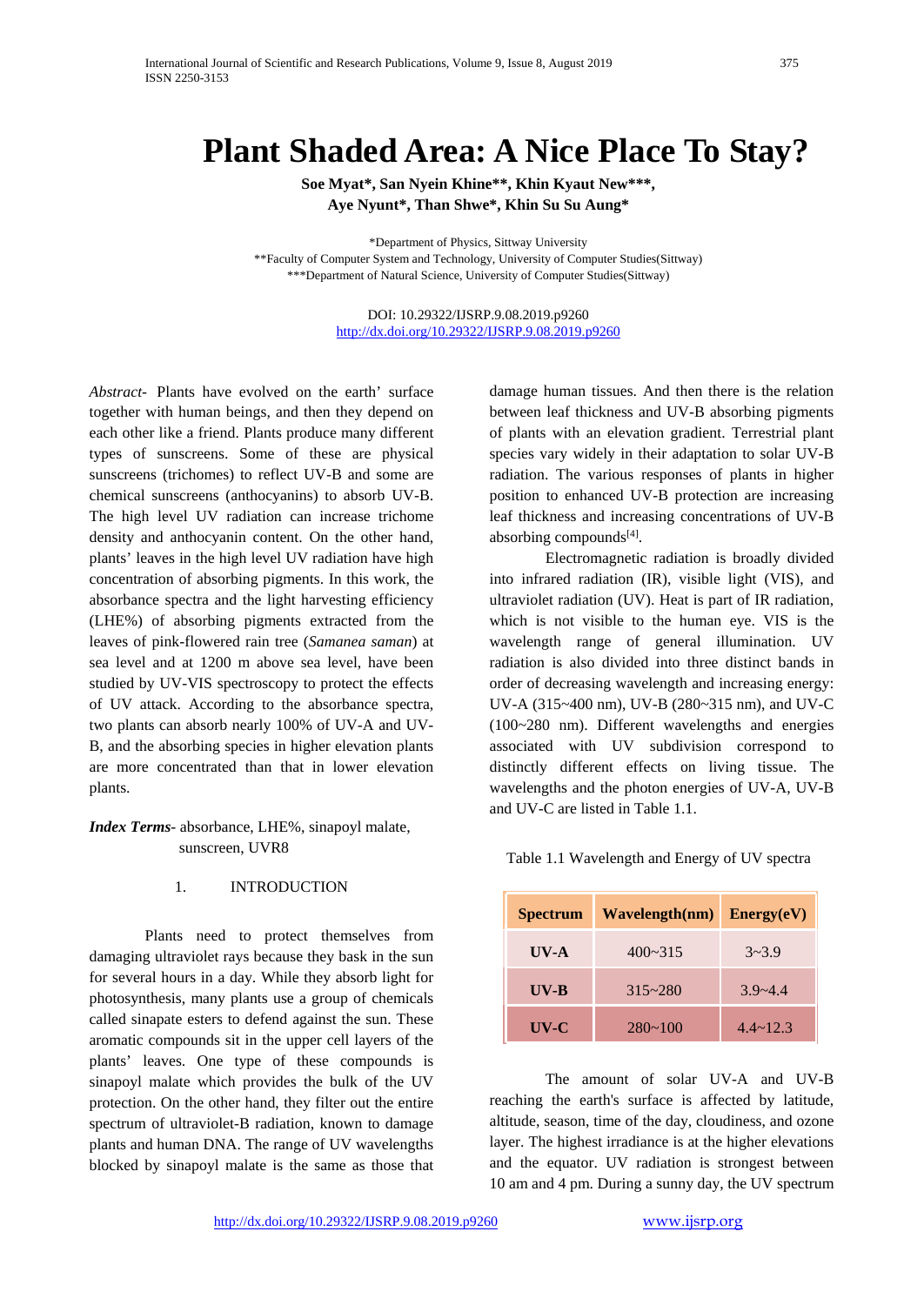that reaches the earth's surface consists of 3.5% UV-B and 96.5% of UV-A. UVB is primarily associated with erythema and sunburn. It can cause immunosuppression and photocarcinogenesis<sup>[3]</sup>.

The unfiltered UV radiations have been prevented by ozone layer  $(O_3)$  for living things and non-living things. The thickness of ozone layer (about 3 mm at STP) varies seasonally and geographically. Every 0.01 mm thickness of the layer is equal to one Dobson Unit (1 DU). The average amount of ozone in the stratosphere layer across the globe is about 300 DU or thickness of only 3 mm at STP. Ozone layer cannot absolutely absorb UV-A, but it can absorb all of UV-C and most of UV-B. So, most UV-A and less UV-B can reach on the earth's surface, shown in Fig 1.1. The decrease of thickness of ozone layer or its depletion can cause the problems for human beings and living things due to the falling of the intense unfiltered UV radiation. UV-B can cause the burn of the skin, the skin cancer and the damage of cornea. The ozone layer is now still being damaged by the CFC emission. CFC is man-made chemical that contains chlorine, fluorine and carbon. When the chlorine and bromine react with ozone layer, the fission of  $O<sub>3</sub>$  causes ozone layer depletion. The substances that decrease the thickness of ozone layer are called Ozone Depleting Substances (ODS): Chlorofluoro carbon (CFC). So, everybody should avoid outdoor exposure from 10 am to 4 pm. [World Health Organization](https://en.wikipedia.org/wiki/World_Health_Organization) and World [Meteorological](https://en.wikipedia.org/wiki/World_Meteorological_Organization)  [Organization](https://en.wikipedia.org/wiki/World_Meteorological_Organization) provide the UV Index, shown in Table 1.2, for every day to the public. UV Index reading of 0 to 2 means low danger from the sun's UV rays for the average person. Index of 3 to 5 causes moderate risk of harm from unprotected sun exposure and 6 to 7 of UV Index is high risk of harm. At this time, protection against skin and eye damage is needed. UV Index of 8 to 10 means very high risk of harm. People need to take extra precautions because unprotected skin and eyes will be damaged and can burn quickly. 11 or more means extreme risk of harm from unprotected sun exposure. All precautions must be done because unprotected skin and eyes can burn within a few minutes[6].

| Table 1.2 UV Index |  |  |  |
|--------------------|--|--|--|
|--------------------|--|--|--|



According to the literature, plants' leaves can prevent the UV attack although the ozone layer is still damaged by CFC emission. Plants sense UV light through specific UV photo-receptors called [UV](http://ursalighting.com/wavelengths-photoreceptors-absorb/)  [Resistance Locus 8 \(UVR8\).](http://ursalighting.com/wavelengths-photoreceptors-absorb/) It is important for a plant to be able to sense UV wavelengths because they can cause damage to DNA. Upon sensing UV light, UVR8 photo-receptors send signals to other parts of the plant that causes changes in growth and development. The plant will begin to make DNA repair enzymes for fixing damaged DNA and "sunscreen" for preventing more damage. Together, these protective mechanisms prevent further damage to plant cells.



Fig 1.1 UV protection of ozone layer

There are many UV photo-receptors in the plants' leaves such as UVR8 for UV-B and cryptochrome for UV-A. The absorption of these rays by UVR8 induces physiological responses that enable the plant to acclimatize and survive. Indeed, plants produce enzymes that repair damage caused to DNA during sun exposure, as well as powerful antioxidants that neutralize free radicals produced by the action of UV. UVR8 receptors accumulate within the cell nucleus and participate in a cascade of biochemical reactions. UVR8 receptors are ultrafast photoprotecting sunscreens in natural plants. The response of UVR8 with UV-B by trans−cis photoisomerization is shown in Fig  $1.2^{[5]}$ .



Fig 1.2 Response of UVR8 in plants'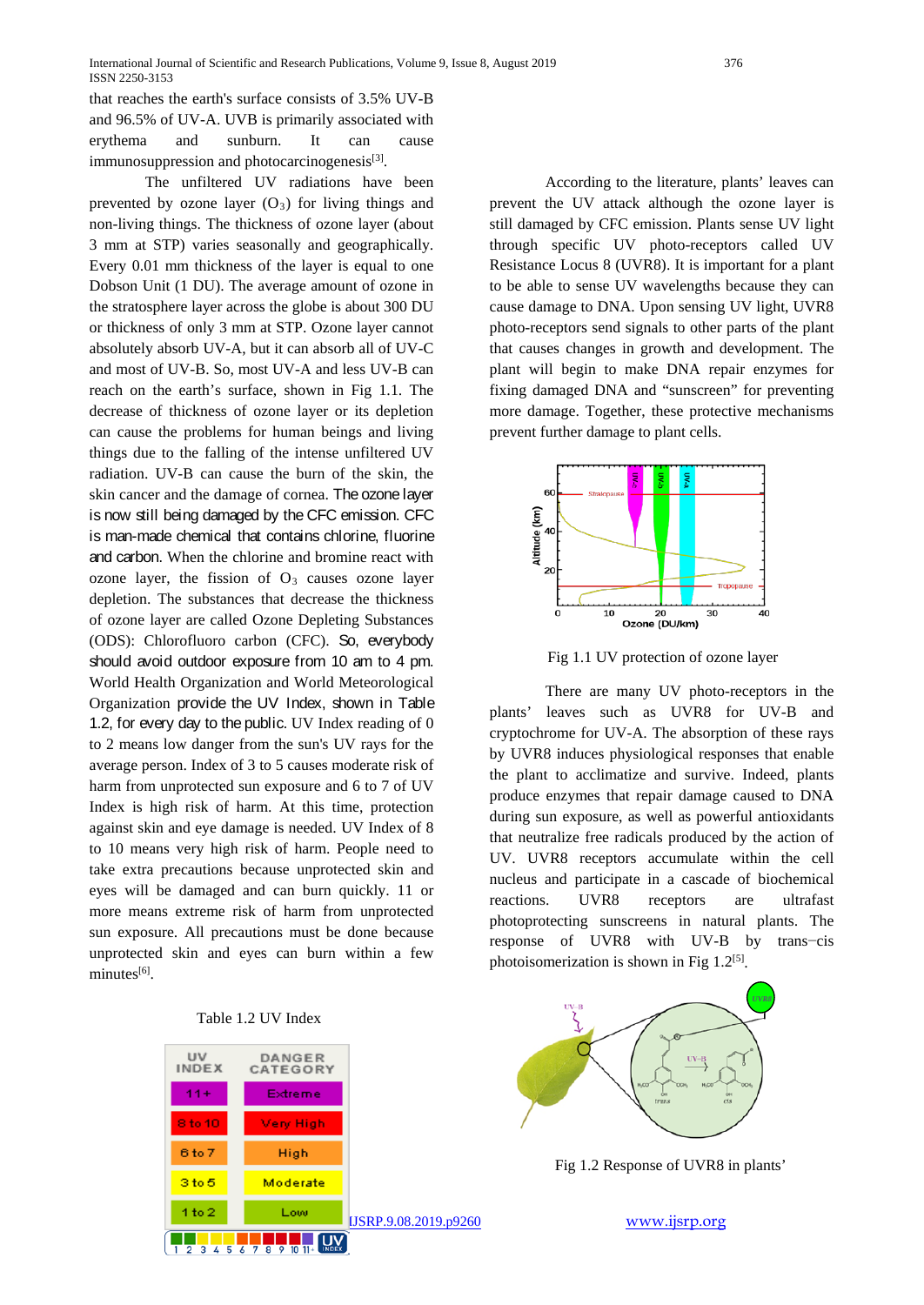In this work, the comparative study of optical properties of light absorbing pigments extracted from pink-flowered rain tree leaves at sea level and at 1200 m above sea level in Rakhine state, Myanmar, have been analyzed spectrophotometrically for the protection of UV attack. Fig 1.3 shows the electromagnetic spectrum of solar radiation with UV-A and  $UV-B^{[7]}$ .



Fig 1.3 Electromagnetic spectrum

#### II. BACKGROUND THEORY

### **2.1. Classification of the Effects of Ultraviolet (UV) Radiation and UV-VIS spectroscopy**

Ultraviolet (UV) radiation are classified into three groups according to their wavelength. They differ in their biological activity and the extent to which they can penetrate the skin. The shorter the wavelength, the more harmful the UV radiation. However, the shorter wavelength of UV radiation is less able to penetrate the skin. UV-C with the shortest wavelength is the most damaging type of UV radiation. But it is completely filtered by ozone layer and does not reach the earth's surface. UV-B is very biologically active but cannot penetrate beyond the superficial skin layers, shown in Fig 2.1. It is responsible for delayed tanning and burning. In addition to these short-term effects, it enhances skin ageing and significantly promotes the development of skin cancer. But most of UV-B are filtered by ozone layer.

As shown in Fig 2.1, UV-A can penetrate into the deeper layers of the skin and is responsible for the immediate tanning effect. Furthermore, it also contributes to skin ageing and wrinkling. For a long time it was thought that UV-A could not cause any lasting damage. Recent studies strongly suggest that it may also enhance the development of skin cancers<sup>[1]</sup>.

To protect UV attack, the materials used in UV protection have to be analyzed for the optical properties of these materials. The absorbance of a material is directly proportional to the path length of material and the concentration of the absorbing species in material. So, UV-VIS spectroscopy is also called the absorption spectroscopy in UV-VIS spectral region.

$$
A = \varepsilon \ c L = \log_{10} \frac{I_0}{I}
$$

 $A =$ absorbance

sample

 $\mathcal{E}$  = molar absorptivity or extinction coefficient c = concentration of the absorbing species  $L =$  path-length  $I_0$  = intensity of light before passing through the sample  $I =$  intensity of light after passing through the

This is Beer-Lambert law for absorption spectroscopy. The light harvesting efficiency (LHE%) of absorbing pigments can be calculated by the below formula.

$$
\% LHE = (1 - 10^{-A}) \times 100\%
$$

 $LHE =$  light harvesting efficiency  $A =$ absorbance

The materials with high energy UV photons absorption and broader absorption band should be selected as UV protectors. And then they need to have non-toxicity, good adhesion and stability to use in sunscreen.

#### III. EXPERIMENTAL SET-UP

#### **3.1. Preparation and Characterization of Light Absorbing Pigments**

The pink-flowered rain tree leaves, shown in Fig 3.1, were dried in air at first and cut into small pieces. And then they were pounded with motor and pestle. After that, the powder was mixed with ethanol for 24 h, in Fig 3.2(a). Before the UV measurement, the solution was made by using VOTEX-MIXER for more pigments extraction, in Fig 3.2(b) and was created to filter by TABLE TOP CENTRIFUGE, in Fig  $3.2(c)^{[2]}$ .



**Subcutaneous** Layer (skin tissue found under the dermis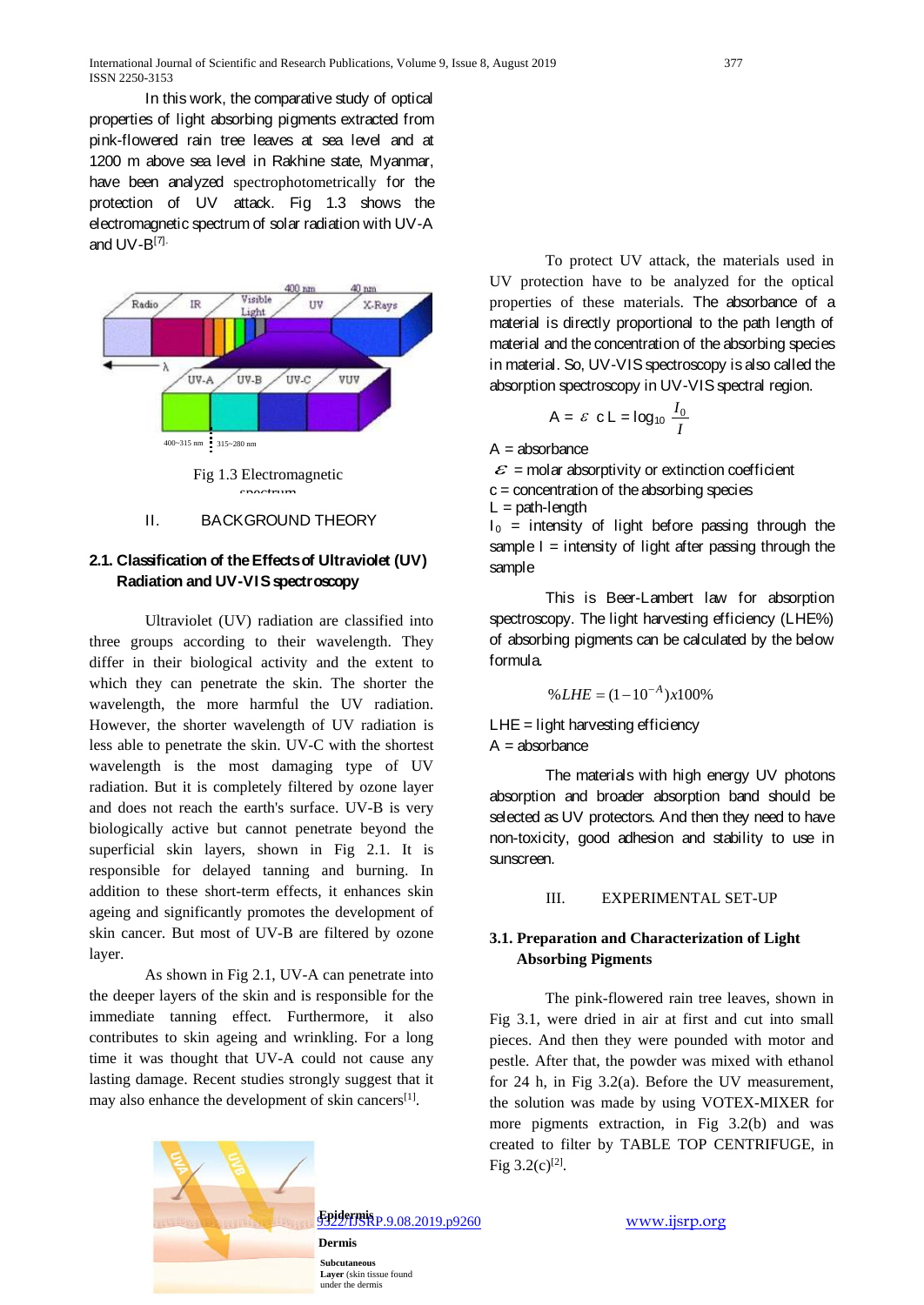

Fig 3.1 Leaves of pink-flowered rain tree

Fig 3.2 shows the pigment extracting process and the photograph of UV-1800 spectrophotometer, in Fig 3.2(d).



Fig 3.2 Preparation and characterization of UV-VIS spectrophotometry

## **3.2. Analysis of UV-VIS Spectroscopy d**

UV-1800 spectrophotometer is a double-beam instrument in which the light is split into two beams before it reaches the sample. One beam is used as the reference while other beam passes through the sample. The reference beam intensity is taken as 100% Transmittance (or 0 Absorbance), and the measurement is displayed in the ratio of the two beam intensities.

UV-VIS radiation interacts with the sample which causes electronic transitions (promotion of electrons from the ground state to the high energy excited state). The following electronic transitions are possible, shown in Fig 3.3: (i)  $\pi \rightarrow \pi^*$ , (ii)  $n \rightarrow \pi^*$ , (iii)  $\sigma \rightarrow \sigma^*$ , (iv)  $n \rightarrow \sigma^*$ . Among them,  $\sigma$  to  $\sigma^*$ transition requires an absorption of a photon with a wavelength less than 200 nm and **n to σ\*** is initiated by light whose wavelength is in the range  $150 \sim 250$ nm. The two are not in the UV-VIS range. Thus, only **π to π\*** and **n to π\*** transitions in the region of the spectrum  $(200 \sim 700 \text{ nm})$  are observed. Many inorganic species show charge-transfer absorption.

#### IV. RESULTS AND DISCUSSION

### **4.1 Absorbance and Light Harvesting Efficiency of**

#### **PigmentsExtracted from Rain Tree Leaves**

For the protection against UV attack, the high energy UV photon absorption is important. The broader absorption gives the high performance for UV protection. In this work, absorbance data are grouped into three regions such as UV region, visible region and IR region for the UV protection and the production of sunscreen. And then light harvesting efficiencies of pigments extracted from rain tree leaves at sea level and at 1200 m above sea level have also studied by UV-VIS spectroscopy. Absorbance spectra and light harvesting efficiency of pigments are shown in Fig 4.1 and Fig 4.2 respectively.



Fig 4.1 Absorbance spectra of two pigments

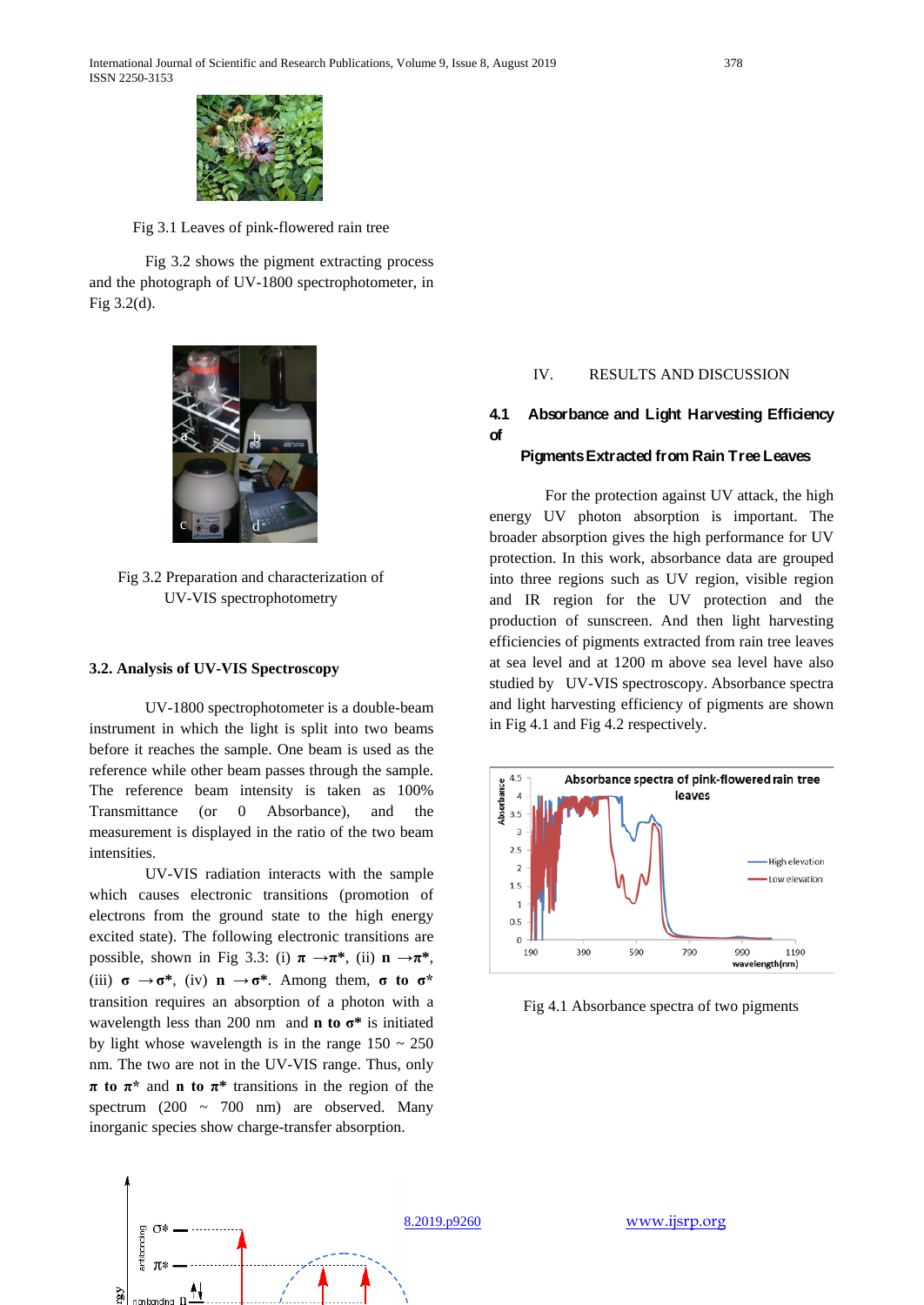

Fig 4.2 Light harvesting efficiencies of two pigments

The absorbance spectra and the light harvesting efficiencies of two pigments extracted from rain tree leaves at different elevations show that they can absolutely absorb UV-A and UV-B. Fig 4.3 and Fig 4.4 show UV-A & B absorbance and their LHEs. As shown in these figures, high elevation plant has more absorbing species than low elevation plant. Because there is more pigment concentration in high plant. But the sample preparation of two pigments should be carefully made for equal solvent and equal leaves' powder.



Fig 4.3 Absorbance spectra of UV-B & UV-A





<http://dx.doi.org/10.29322/IJSRP.9.08.2019.p9260>[www.ijsrp.org](http://ijsrp.org/) A

According to light harvesting efficiency of UV-A & B regions, the leaves of pink-flowered rain tree have more than 90% between the wavelength of 280 nm and 315 nm, and 99% of LHE between the wavelength of 315 nm and 400 nm. So pink-flowered rain tree leaves can protect UV-A and UV-B attack.



Fig 4.5 Absorbance spectra of visible light



Fig 4.6 Light harvesting efficiencies of visible light

The pigment extracted from high elevation rain tree leaves has more absorbance than low elevation tree, shown in Fig 4.5. And then 100% LHE of high plant exists in the visible region.



Fig 4.7 Absorbance spectra of NIR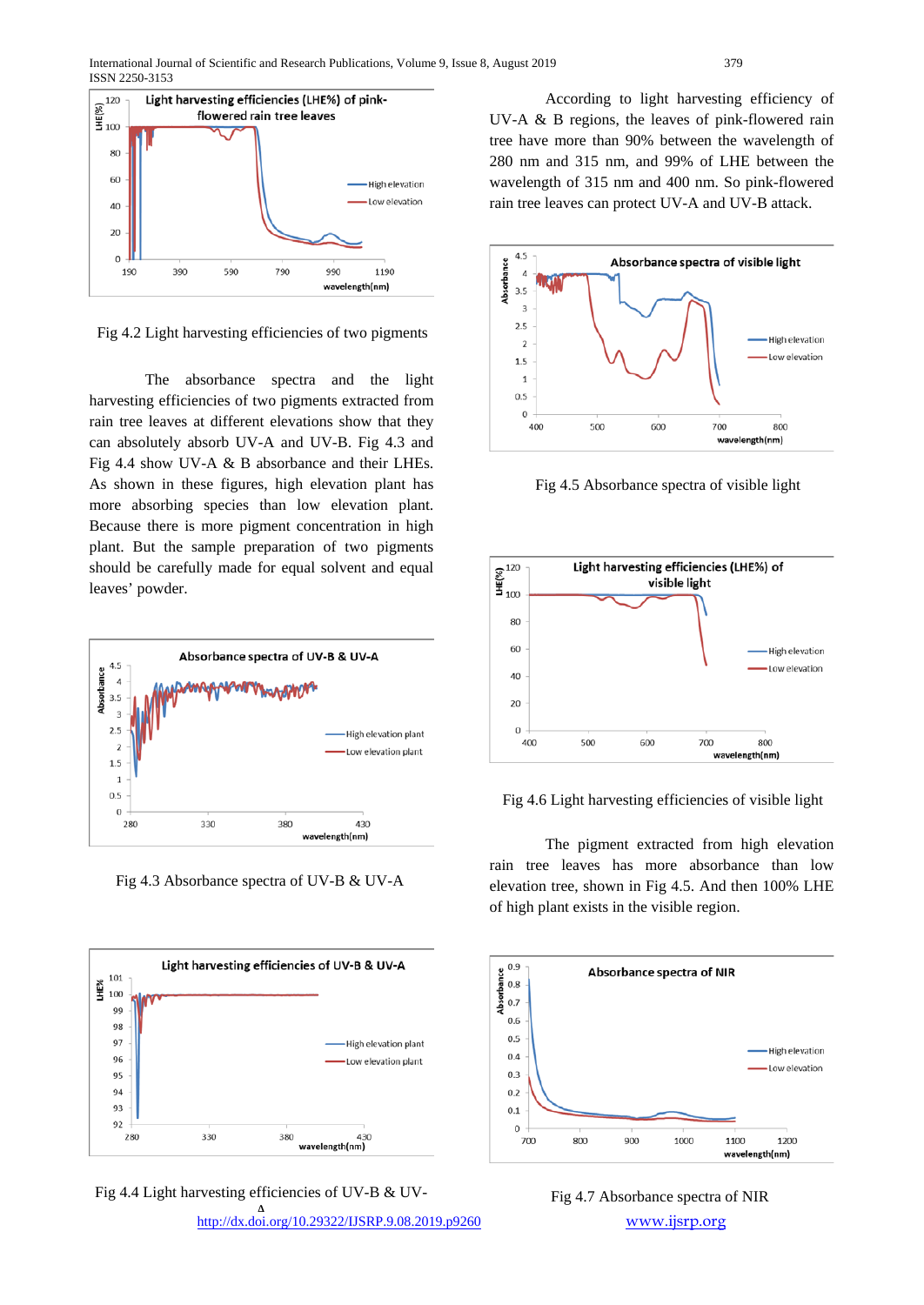

Fig 4.8 Light harvesting efficiencies of NIR

Pink-flowered rain tree has the broader absorption band up-to the wavelength of 1100 nm. On the other hand, the leaves can absorb both UV-VIS photons and NIR photons. The band-gap energy is 1.7 eV because the strong cut-off point is at the wavelength of 735 nm.

#### V. CONCLUSION

Ozone layer is the essential part of the earth's atmosphere to prevent the danger of unfiltered UV radiation for living things and non-living things. Due to the activities of human beings, the depletion of ozone layer has been caused by the large amount of chloroflurocarbon (CFC) emission in the earth's atmosphere. So the uses of ODS must be reduced all over the world. To avoid the outdoor exposure of UV radiation, World Health Organization and World Meteorological Organization announce UV-Index and many cosmetic companies produce the products of UV protection.

In this work, the absorbance properties and the light harvesting efficiencies of pink-flowered rain tree leaves at sea level and at 1200 m above sea level, have been studied by UV-VIS spectroscopy for UV protection and for the use in sunscreen cosmetic products. Both of plants can absolutely absorb UV-A and UV-B. Furthermore, high elevation plant has high concentration. On the other hand, pigments in high elevation plant can more absorb UV-VIS photons than that of low one. According to Fig 4.4, both the plants have nearly 100% light harvesting efficiency of UV-A and UV-B. And then the plants' leaves in the more higher elevation, greater than 1200 m above sea level, should be analyzed for the concentration of absorbing species which give the sensitizers of DSSCs. Therefore, the shaded areas under the pink-flowered rain tree are regarded as a nice place to stay, especially in summer.

#### ACKNOWLEDGEMENT

I would like to thank Mr. Htay Win for helping with this research work.

#### **REFERENCES**

- [1] A. J. McMichael, 1993. *Planetary overhead: global environmental change and the health of the human species* (UK: Cambridge University Press)
- [2] C. Giuseppe and D. M. Gaetano, 2008. "Red sicilan orange and purple eggplant fruits as natural sensitizers for dye-sensitized solar cells," *Sol Energy Mater Sol Cells,*  vol. 92, pp. 1341-1346.
- [3] D. T. Shindell, et al., 1998. "Increased polar stratospheric ozone losses and delayed eventual recovery owing to increasing greenhouse gas concentrations. *Nature,* 392 (6676): 589-592.
- [4] E. W. C. Chan, et al., 2009. "Effects of different drying methods on the antioxidant properties of leaves and tea of ginger species," *Food Chemistry* 113 (1), 166-172.
- [5] F. Allais, J. C. Dean, T. Zwier, R. Kusaks, 2014. "Plant Sunscreens in the UV-B: Ultraviolet Spectroscopy of Jet-Cooled Sinapoyl Malate, Sinapic Acid, and Sinapate Ester Derivatives" *[Journal of the American Chemical](https://www.researchgate.net/journal/1520-5126_Journal_of_the_American_Chemical_Society)  [Society,](https://www.researchgate.net/journal/1520-5126_Journal_of_the_American_Chemical_Society)* 136(42).
- [6] G. Horneck, 1995. "Quantification of the biological effectiveness of environmental UV radiation," *Journal of Photochemistry and Photobiology B: Biology*, 31(1-2): 43-49.
- [7] M. Z. Jacobson, 1999. *Fundamentals of atmospheric modeling* (UK: Cambridge University Press)

#### AUTHORS

**First Author** – Dr Soe Myat, Associate Professor in Physics, Sittway University, Myanmar and email address- [soemyatsu1@gmail.com.](mailto:soemyatsu1@gmail.com)

**Second Author** – Daw San Nyein Khine, Associate Professor, Faculty of Computer System and Technology, University of Computer Studies(Sittway), Myanmar and email address[sannyeinkhaing969@gmail.com.](mailto:sannyeinkhaing969@gmail.com)

**Third Author** – Dr Khin Kyaut Nwe, Associate Professor, Department of Natural Science, UCSP, Myanmar and email address[drkhinkyautnwe@email.com.](mailto:drkhinkyautnwe@email.com)

**Fourth Author** – U Aye Nyunt, Lecturer, Department of Physics, Sittway University, Myanmar and email address- [maungayenyunt333@gmail.com.](mailto:maungayenyunt333@gmail.com)

**Fifth Author** – Daw Than Shwe, Lecturer, Department of Physics, Sittway University, Myanmar and email address- [dawthanshwe2018@gmail.com.](mailto:dawthanshwe2018@gmail.com)

**Sixth Author** – Daw Khin Su Su Aung, Assistant Lecturer, Department of Physics, Sittway University,